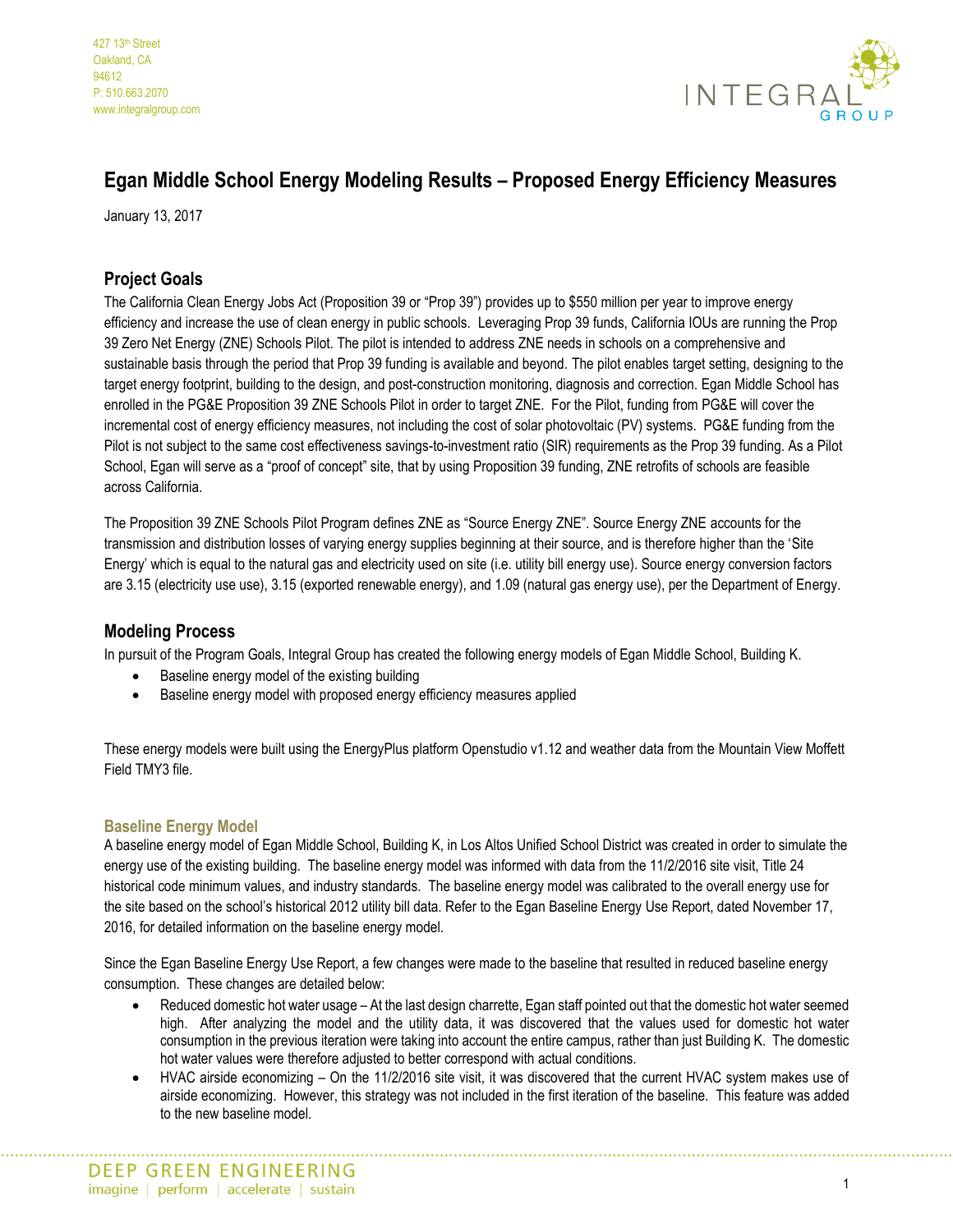

### **Solar Production**

Early studies have already begun to look at preliminary prediction of energy generated on the site with a photovoltaic system based on available roof area and location. The facility can support up to 110 kW of solar on the building's roof using a standard efficiency solar panel systems and 80% roof cover. An array of this size would offset up to 150,000 kWh/yr, which would offset a building site energy use (EUI) of 19 kBtu/sf-yr.

### **Model Results Summary**

Through review of existing building design and operation and discussions with Egan Middle School staff, Integral Group identified measures that would both meet the program's energy efficiency targets and that are in alignment with the school's future construction plans.

The measures have been presented as follows:

- x A combined run ("Proposed") with the measures that are already part of the proposed design, as diagrammed in [Figure 1](#page-1-0)**: [Proposed measures package](#page-1-0)**:
	- 1a. Replacement of skylights
	- 1b. Full lighting retrofit
	- 1c. Installation of daylighting controls
	- 1d. Replacement of the HVAC system
- Individual runs that are supplemental measures, that may be added to the current design:
	- 2. Reduced infiltration
	- 3. Installation of ceiling fans
	- 4. Installation of EnergyStar equipment
	- 5. Replacement of façade glazing
	- 6. High efficiency heat pumps
	- 7. Natural ventilation
	- 8. Night purge

The results of the measures in this second category have been applied to the baseline model to generate the source and site energy results i[n Figure 3](#page-2-0) an[d Figure 2,](#page-2-1) respectively.

<span id="page-1-0"></span>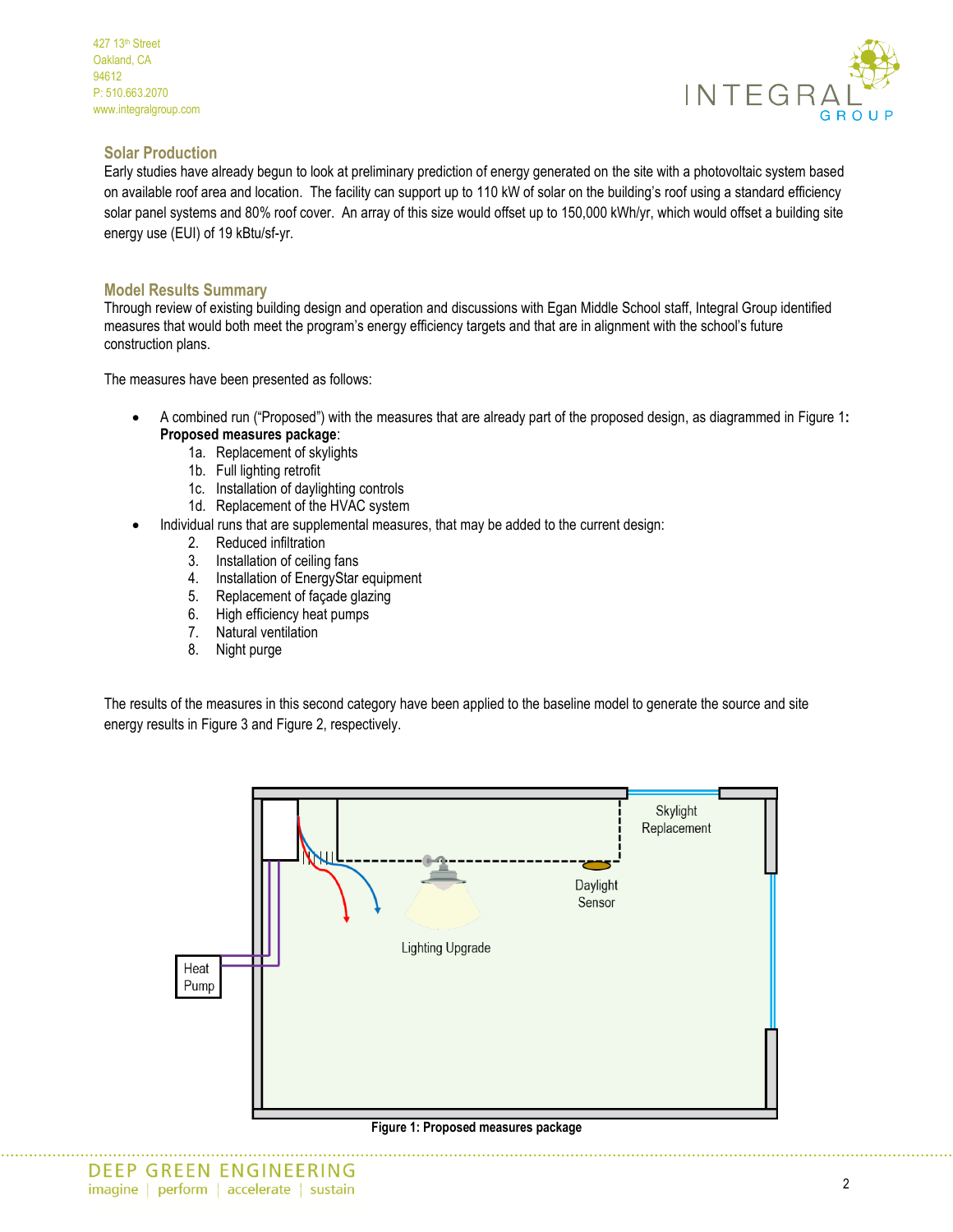

**The results suggest that the currently proposed renovations allow Egan to target source ZNE-ready status, and the installation of a rooftop PV system would bring the project to ZNE status. The addition of a few supplemental EEMs would allow for a reduction in rooftop PV, therefore reducing the first cost of solar panels. This reduction would be on the magnitude of \$50,000 to \$100,000, depending on roof coverage and selection of supplemental EEMs.** First cost of rooftop PV is presented in [Table 4: Solar PV Generation Options.](#page-6-0) The most effective EEMs are use of EnergyStar equipment, high efficiency heat pumps, and night purge.

Note that the EEM runs below are added to the 'Proposed' Run, but packages of EEMs have not yet been modeled. Once the team selects the measures that best fit this project, packages of EEMs will be simulated.

<span id="page-2-1"></span>

<span id="page-2-0"></span>DEEP GREEN ENGINEERING imagine | perform | accelerate | sustain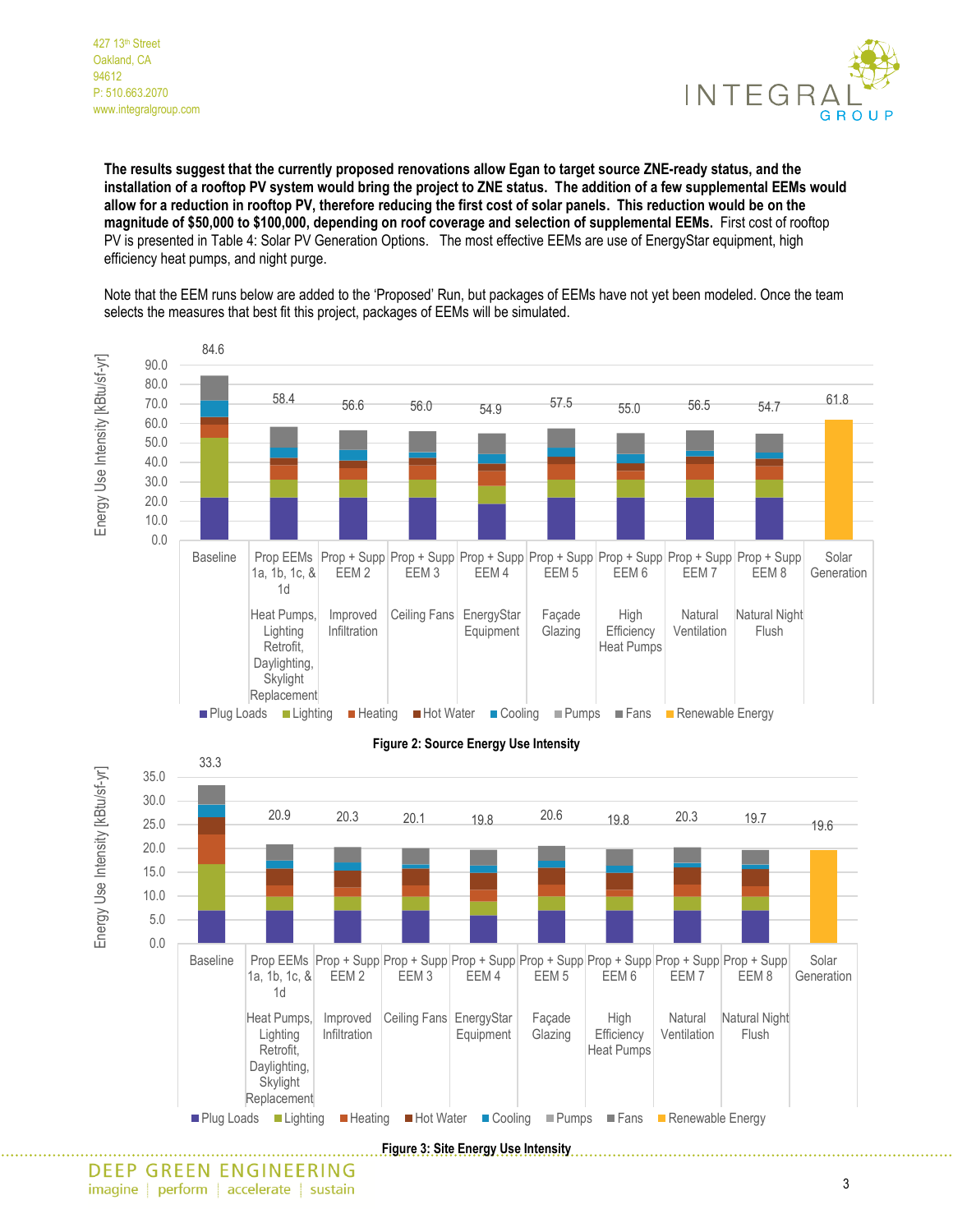

The site and source energy savings associated with the modeled measures can be found in [Table 1.](#page-3-0) The measures are ordered based on building end use – HVAC, lighting, and plug loads. There are interactive effects between measures; as such, when a package of measures are modeled simultaneously, the energy savings will not be additive.

<span id="page-3-0"></span>

| Table 1: Site and Source Energy Savings |                                                                                                                                                           |           |                            |                        |                               |                                |                        |                        |                               |                                |
|-----------------------------------------|-----------------------------------------------------------------------------------------------------------------------------------------------------------|-----------|----------------------------|------------------------|-------------------------------|--------------------------------|------------------------|------------------------|-------------------------------|--------------------------------|
|                                         |                                                                                                                                                           |           | <b>Site Energy Results</b> |                        |                               | Source Energy Results          |                        |                        |                               |                                |
| EEM#                                    | <b>ZNE Measure</b>                                                                                                                                        | Site EUI  | Peak Demand<br>Savings     | Electricity<br>Savings | <b>Natural Gas</b><br>Savings | <b>Total Energy</b><br>Savings | Peak Demand<br>Savings | Electricity<br>Savings | <b>Natural Gas</b><br>Savings | <b>Total Energy</b><br>Savings |
|                                         |                                                                                                                                                           | (kBtu/sf) | (kW)                       | (kWh/yr)               | (therms/yr)                   | (kBtu/yr)                      | (kW)                   | (kWh/yr)               | (therms/yr)                   | (kBtu/yr)                      |
| <b>Baseline</b>                         | <b>Baseline</b>                                                                                                                                           | 33.3      | 0                          | 0                      | 0                             | $\Omega$                       | 0                      | 0                      |                               | $\mathbf 0$                    |
| Proposed<br>EEMs 1a, 1b,<br>1c, $& 1d$  | Replace existing package air<br>handler units with new heat<br>pump system, full lighting<br>retrofit, install daylighting<br>controls, replace skylights | 20.9      | 23                         | 48,400                 | 1,700                         | 335,100                        | 72                     | 152,500                | 1,900                         | 710,300                        |
| Proposed +<br>EEM <sub>2</sub>          | Reduce infiltration                                                                                                                                       | 20.3      | 25                         | 52,800                 | 1,700                         | 350,200                        | 79                     | 166,300                | 1,900                         | 757,400                        |
| Proposed +<br>EEM <sub>3</sub>          | Install ceiling fans for<br>expanded thermal comfort                                                                                                      | 20.1      | 23                         | 54,300                 | 1,700                         | 355,300                        | 72                     | 171,000                | 1,900                         | 773,500                        |
| Proposed +<br>EEM <sub>4</sub>          | Install Energy Star classroom<br>and kitchen equipment                                                                                                    | 19.8      | 26                         | 57,000                 | 1,700                         | 364,500                        | 83                     | 179,600                | 1,900                         | 802,800                        |
| Proposed +<br>EEM <sub>5</sub>          | Replace façade glazing                                                                                                                                    | 20.6      | 23                         | 50,500                 | 1,700                         | 342,300                        | 73                     | 159,100                | 1,900                         | 732,800                        |
| Proposed +<br>EEM <sub>6</sub>          | Upgrade to high efficiency<br>heat pumps                                                                                                                  | 19.8      | 45                         | 56,600                 | 1,700                         | 363,100                        | 142                    | 178,300                | 1,900                         | 798,400                        |
| Proposed +<br>EEM <sub>7</sub>          | Implement natural ventilation<br>strategies                                                                                                               | 20.3      | 23                         | 53,100                 | 1,700                         | 351,200                        | 73                     | 167,300                | 1,900                         | 760,800                        |
| Proposed +<br>EEM <sub>8</sub>          | Implement night purge<br>strategies                                                                                                                       | 19.7      | 22                         | 57,500                 | 1,700                         | 366,200                        | 71                     | 181,100                | 1,900                         | 807,900                        |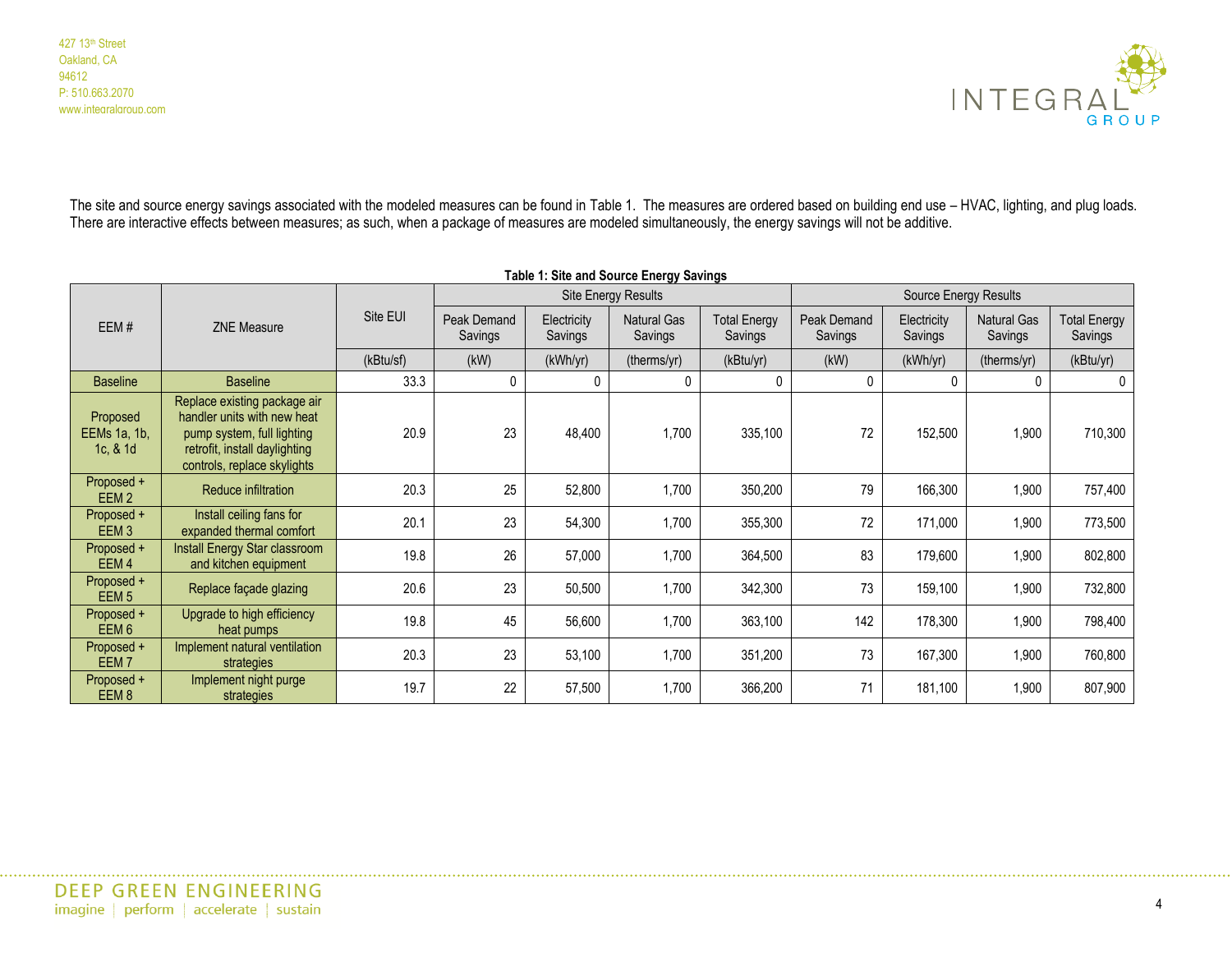

<span id="page-4-0"></span>The financial metrics for the modeled measures can be found in [Table 2](#page-4-0). Measures with an SIR of greater than 1.05 are eligible to be funded by the school district's Proposition 39 allocation funding. It is also possible to package measures together in order to meet the SIR requirement. Assumptions related to each measure's costs can be found in [Table 3.](#page-5-0)

| EEM#                                  | <b>ZNE Measure</b>                                                                                                                               | Site Energy Cost<br>Savings | Measure Cost |
|---------------------------------------|--------------------------------------------------------------------------------------------------------------------------------------------------|-----------------------------|--------------|
|                                       |                                                                                                                                                  | $(\frac{\sqrt{5}}{y})$      | (3)          |
| <b>Baseline</b>                       | <b>Baseline</b>                                                                                                                                  |                             |              |
| Proposed<br>EEMs 1a, 1b,<br>1c, 8, 1d | Replace existing package air handler units with new heat pump system,<br>full lighting retrofit, install daylighting controls, replace skylights | \$8,700                     | \$221,080    |
| Proposed +<br>EEM <sub>2</sub>        | Reduce infiltration                                                                                                                              | \$9,400                     | \$240,165    |
| Proposed +<br>EEM <sub>3</sub>        | Install ceiling fans for expanded thermal comfort                                                                                                | \$9,600                     | \$247,798    |
| Proposed +<br>EEM <sub>4</sub>        | Install Energy Star classroom and kitchen equipment                                                                                              | \$10,000                    | \$310,506    |
| Proposed +<br>EEM <sub>5</sub>        | Replace façade glazing                                                                                                                           | \$9,000                     | \$588,958    |
| Proposed +<br>EEM <sub>6</sub>        | Upgrade to high efficiency heat pumps                                                                                                            | \$10,000                    | \$288,684    |
| Proposed +<br>EEM <sub>7</sub>        | Implement natural ventilation strategies                                                                                                         | \$9,400                     | \$221,080    |
| Proposed +<br>EEM <sub>8</sub>        | Implement night purge strategies                                                                                                                 | \$10,100                    | \$221,080    |

**Table 2: Financial Metrics for Modeled Measures**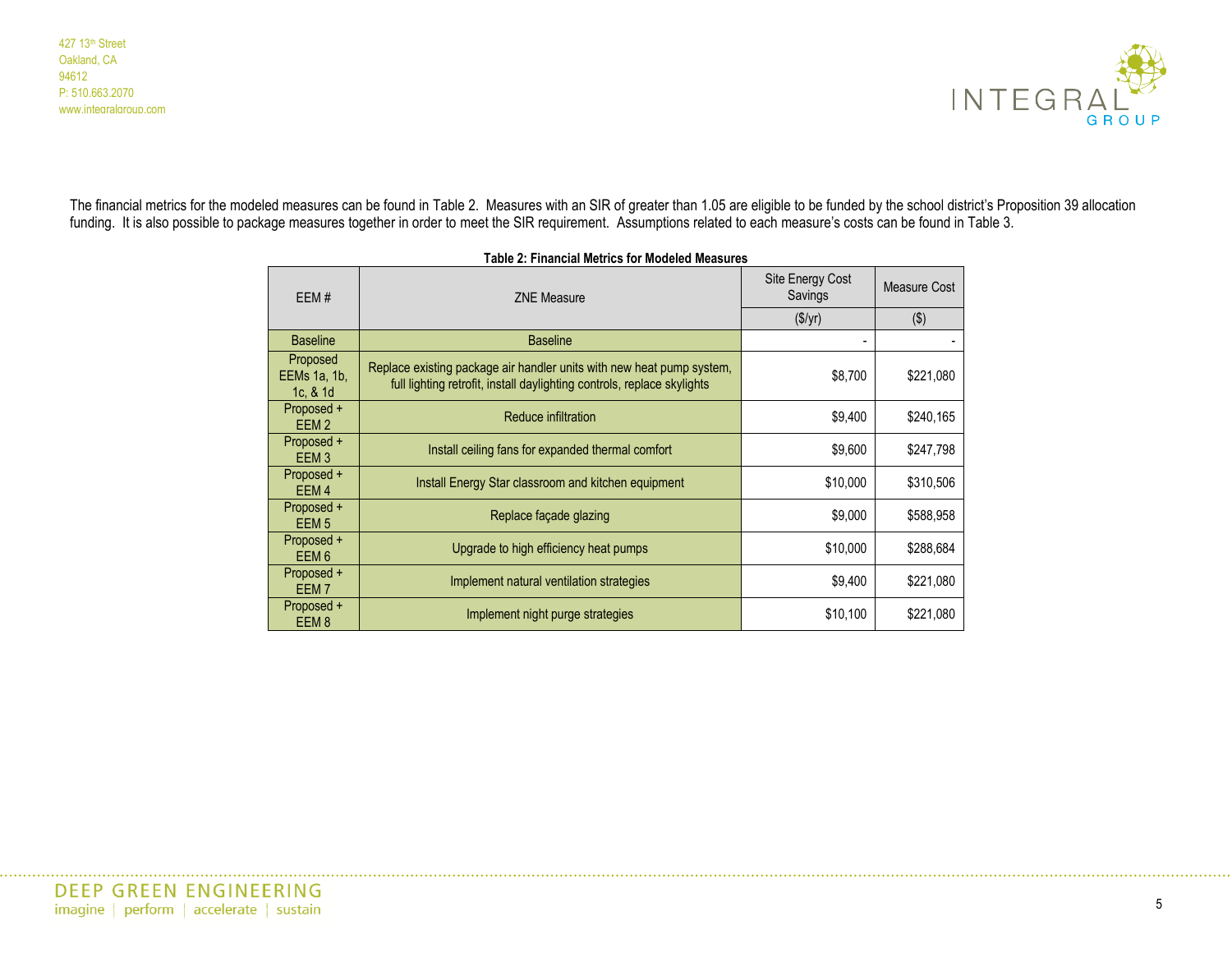

<span id="page-5-0"></span>

| EEM#           | <b>Energy Efficiency Measures</b>                                    | Unit Cost | Unit            | Measure Cost |
|----------------|----------------------------------------------------------------------|-----------|-----------------|--------------|
|                |                                                                      | (3)       |                 | ( \$ )       |
|                | <b>Proposed Renovation</b>                                           | Total     |                 |              |
| Proposed       | Replace existing package air handler units with new heat pump system | \$2,500   | Ton             | \$76,982     |
| 1a, 1b, 1c, &  | Full lighting retrofit                                               | \$350     | Light Fixture   | \$73,850     |
| 1 <sub>d</sub> | Install daylighting controls                                         | \$1,400   | Classroom       | \$21,000     |
|                | Replace skylights                                                    | \$114     | SF Skylight     | \$49,248     |
| $\overline{2}$ | Reduce infiltration                                                  | \$0.71    | SF Floor        | \$19,085     |
| 3              | Install ceiling fans for expanded thermal comfort                    | \$1       | SF Floor        | \$26,718     |
|                | Install Energy Star classroom and kitchen equipment                  | Total     |                 | \$89,426     |
|                | Computer                                                             | \$370     | Computer        | \$74,000     |
| $\overline{4}$ | Refrigerator                                                         | \$3,018   | Refrigerator    | \$6,036      |
|                | Projector                                                            | \$486     | Projector       | \$7,290      |
|                | Printer                                                              | \$140     | Printer         | \$2,100      |
| 5              | Replace façade glazing                                               | \$114     | <b>SF Glass</b> | \$367,878    |
| 6              | Upgrade to high efficiency heat pumps                                | \$250     | Ton             | \$6,146      |
| $\overline{7}$ | Implement natural ventilation strategies                             |           |                 | \$0          |
| 8              | Implement night purge strategies                                     |           |                 | \$0          |
| <b>PV</b>      | Solar PV                                                             | \$4       | Watt            | Varies       |

#### **Table 3: Cost Assumptions for Modeled Measures**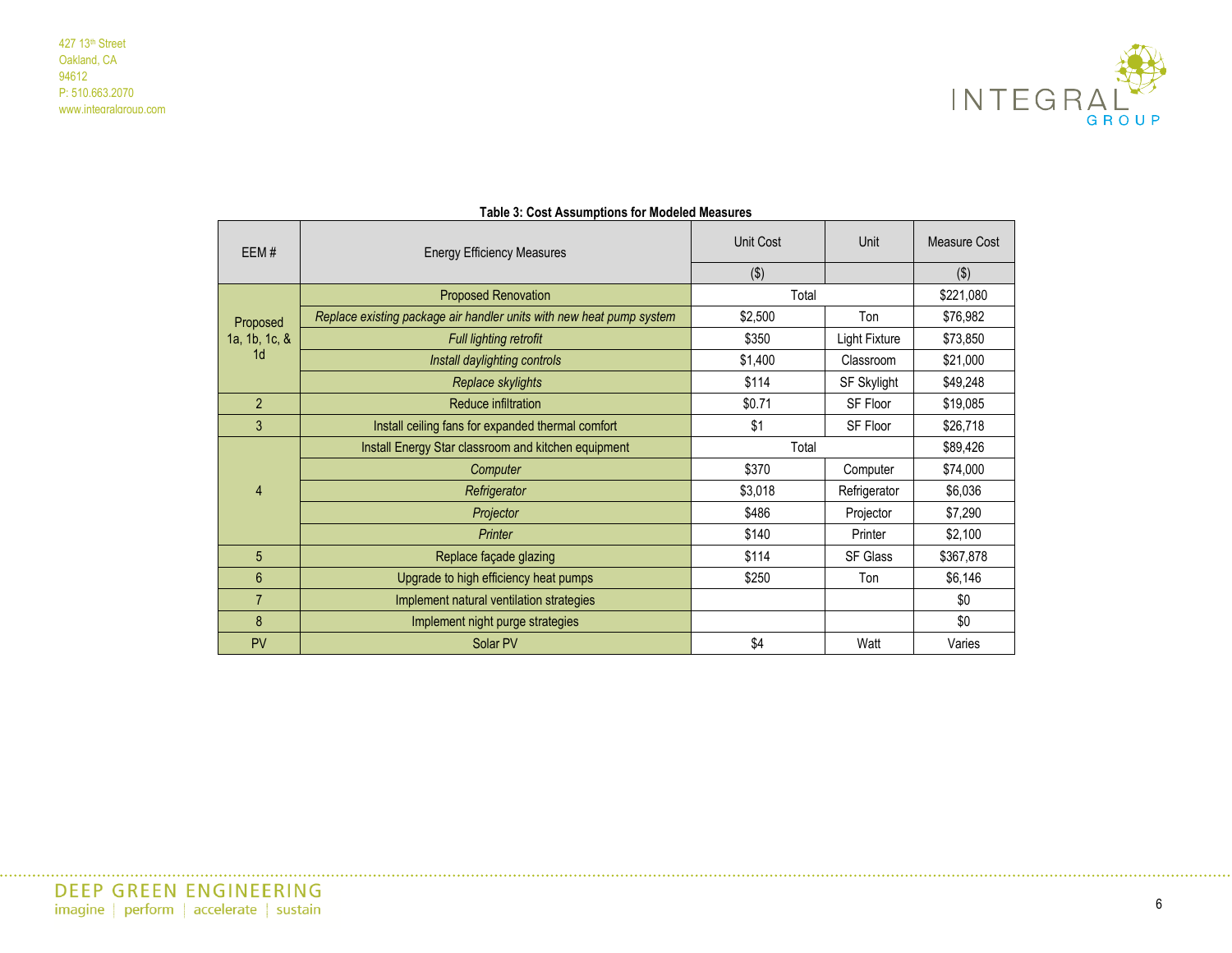

<span id="page-6-1"></span><span id="page-6-0"></span>Increasing the number of EEMs implemented will reduce the future installed solar PV cost. Site EUI and PV cost for different rooftop solar PV options are outlined in [Table 4: Solar PV](#page-6-1)  [Generation Options.](#page-6-1)

| Table 4. Solar FV Generation Options |            |                |           |                |  |
|--------------------------------------|------------|----------------|-----------|----------------|--|
| Option                               | Roof cover | <b>PV Size</b> | Site EUI  | <b>PV Cost</b> |  |
|                                      | $(\% )$    | (kW)           | (kBtu/sf) | $(\$)$         |  |
| Large                                | 80         | 110            | 19.6      | \$440,000      |  |
| Medium                               | 75         | 103            | 18.4      | \$410,000      |  |
| Small                                |            | 96             | 17.2      | \$380,000      |  |

| Table 4: Solar PV Generation Options |  |  |
|--------------------------------------|--|--|
|--------------------------------------|--|--|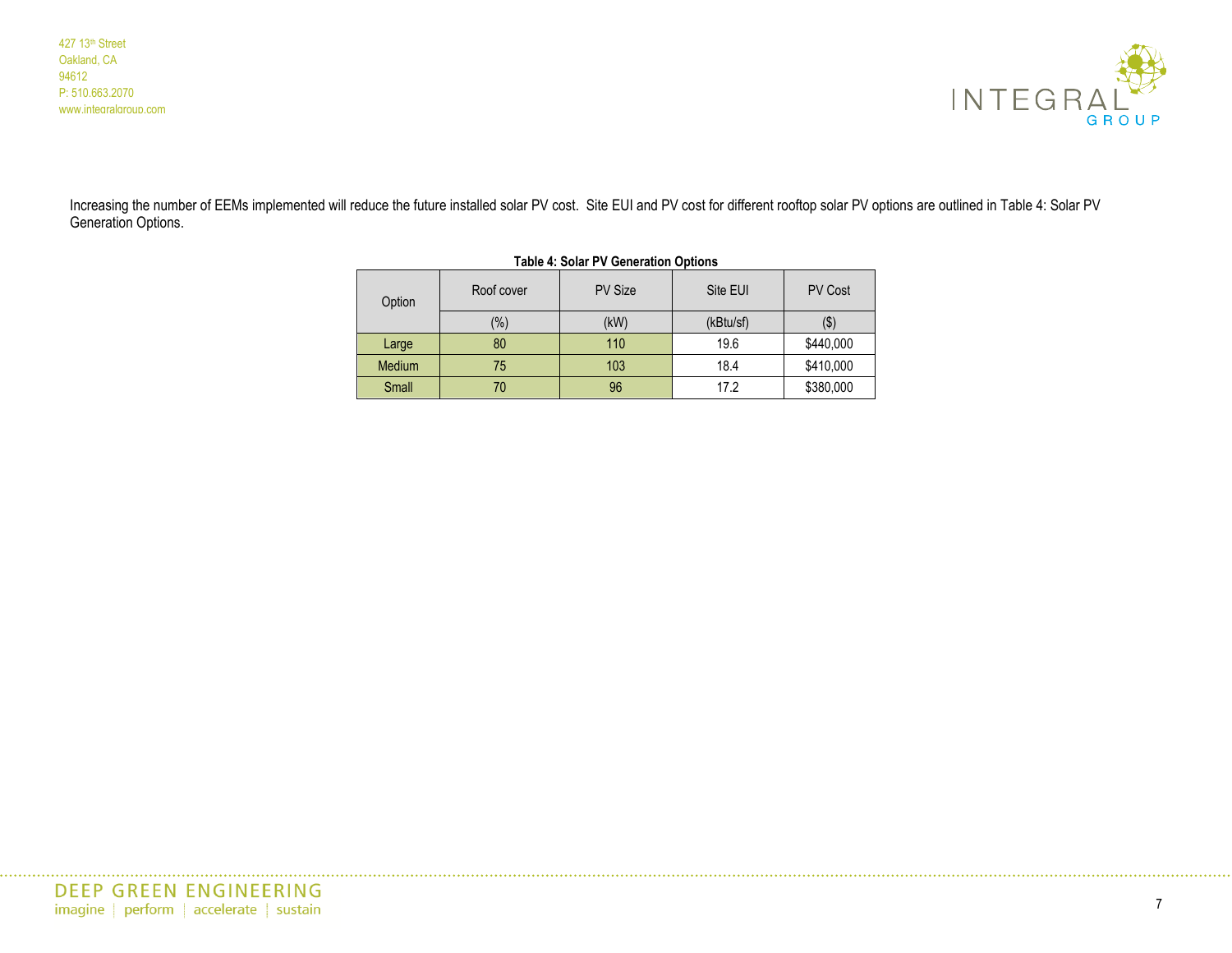

# **Proposed EEM – 1a: Replace existing package air handler units with new HVAC systems**

#### **Existing**

Egan is heated and cooled by 20 rooftop package units (Carrier 48HJD005/6), each with a cooling EER of 11 and thermal efficiency of 80%, assumed to have decreased to 72% due to equipment degradation over time.

#### **Proposed**

The current design includes a retrofit of the existing HVAC system to Variable Air Volume (VAV) with air-cooled DX units.

This measure was modeled by replacing the rooftop package units with heat pumps with a cooling efficiency of SEER-15.8 and a heating efficiency of COP-2.4, as per specification.

#### **Measure Interactions**

This measure was packaged with all other proposed measures.

# **Proposed EEM – 1b: Reduce installed lighting power density with a full lighting retrofit**

#### **Existing**

Egan's classrooms, library, computer room, and lounge contain 32W fluorescent T8 lights. Corridors are illuminated with wall mounted fluorescent T-12 lamps. The average lighting power density (LPD) across the entire building is 1.2 W/sf, indicating significant opportunity for energy savings from higher efficiency lamps.

#### **Proposed**

The current design includes replacement of fluorescent lamp fixtures with low wattage LED fixtures. The latest California energy code (Title 24-2016) requires that the replacement fixtures be dimmable and include daylight sensors for the most efficient operation.

This measure was modeled by reducing the lighting power density by about 25% in all spaces. There is opportunity to reduce the light power density even further if desired.

#### **Measure Interactions**

This measure was packaged with all other proposed measures. A reduction in lighting energy will result in increased heating energy and reduced cooling energy required for the building.

## **Proposed EEM – 1c: Install daylighting controls**

#### **Existing**

The lighting system in the classrooms do not include daylight sensors which results in lights remaining on at all times when occupied.

#### **Proposed**

The current design includes installation of daylighting controls in spaces to allow for interior lighting to dim or turn off when a sensor detects a certain amount of natural light entering the space.

This measure was modeled by implementing daylighting controls to illuminate a space to 45 fc.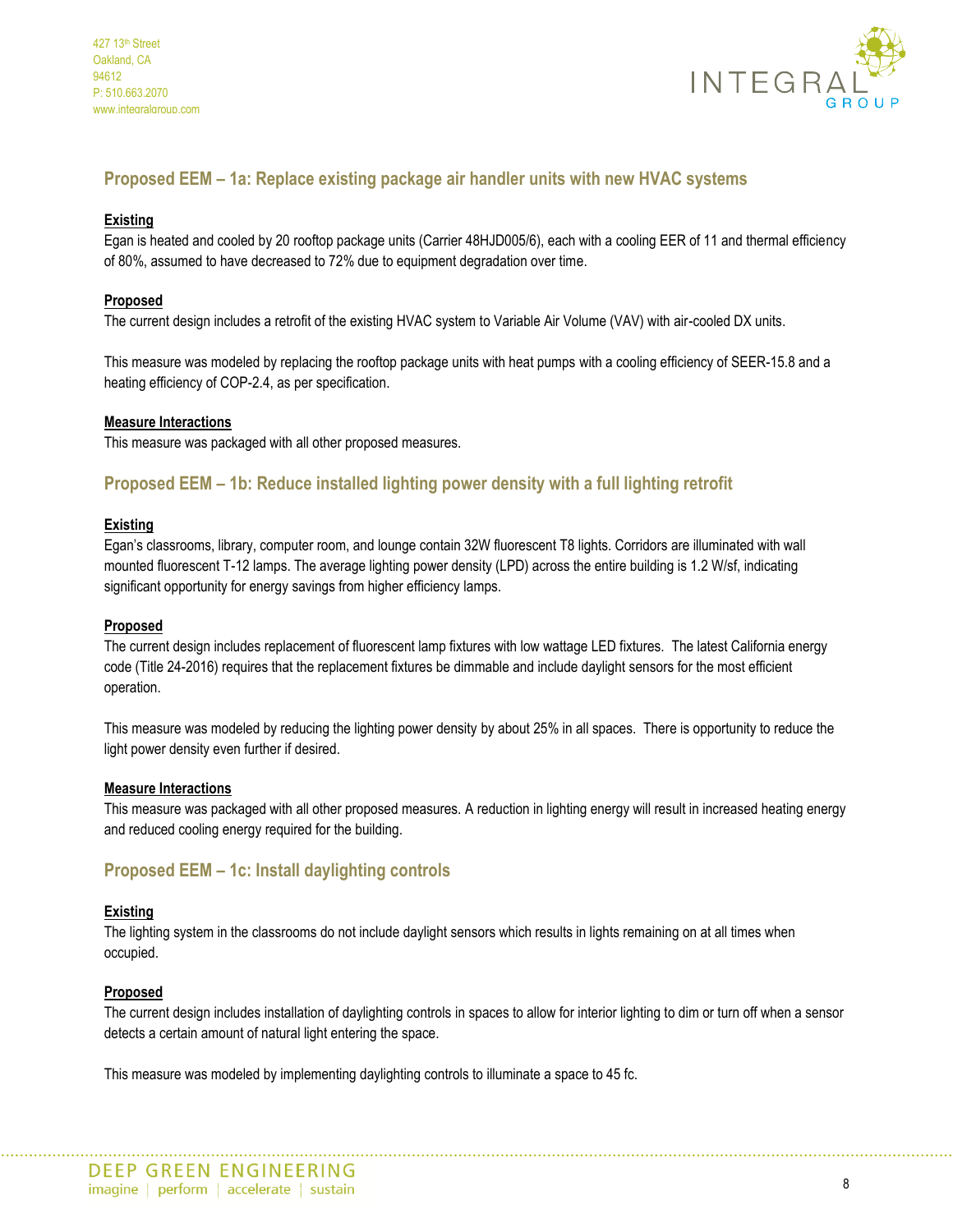

#### **Measure Interactions**

This measure was packaged with all other proposed measures. Packaging this measure with Proposed EEM-1b will reduce the first cost of this measure compared to implementing this measure alone.

# **Proposed EEM – 1d: Replace skylights**

#### **Existing**

Each classroom in Egan has a Kalwall prefabricated flat skylight.

#### **Proposed**

The current design includes replacement of the existing skylights with new Kalwall skylights with improved thermal performance.

This measure was modeled by adjusting the skylight U-value to 0.53, SHGC to 0.38, and visible transmittance to 0.2, as per specification.

#### **Measure Interactions**

This measure was packaged with all other proposed measures.

# **Supplemental EEM – 2: Reduce infiltration**

#### **Existing**

Egan's current envelope has fairly high infiltration rates due to its age and construction.

#### **Suggested**

It is recommended that Egan's envelope be sealed with Aeroseal to reduce air leakage, lowering the risk of unnecessary heating and cooling. Conduct blower door test to confirm new building infiltration rate.

This measure was modeled by reducing the infiltration rate to 0.15 cfm/sf of façade.

#### **Measure Interactions**

This measure was packaged with all proposed measures. Envelope commissioning through thermography and infiltration testing can assist in identifying conditioned air leakage, which will in turns lower heating energy consumption. This measure can be packaged with EEM-6 in order to reduce peak heating and cooling loads, thereby potentially saving on first costs by reducing the size of the new HVAC system.

## **Supplemental EEM – 3: Install ceiling fans for expanded thermal comfort**

#### **Existing**

Cooling is provided by the rooftop package units (Carrier 48HJD005/6) with a cooling EER of 11.

#### **Suggested**

Ceiling fans offer a more efficient way to provide comfort than the existing cooling system. High volume low speed fans achieve high efficiency by making use of a large swept area. This allows a larger volume of air to be agitated at lower fan speeds. They allow the thermostat setpoint to be raised when in cooling mode, while maintaining similar comfort levels for occupants.

This measure was modeled by increasing the cooling set point to 77 deg F during occupied times for all spaces.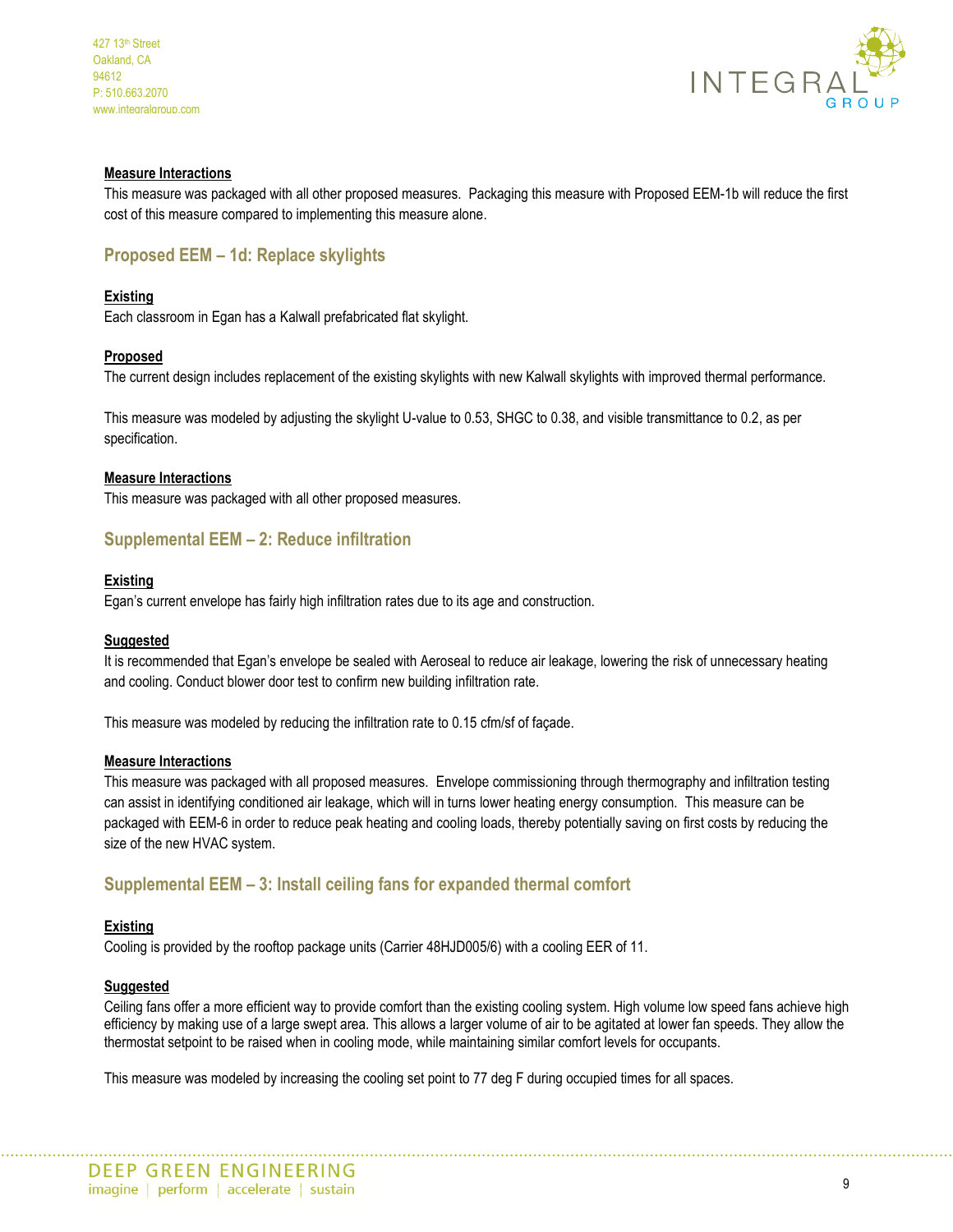

#### **Measure Interactions**

This measure was packaged with all proposed measures. This measure can be packaged with EEM-6 in order to reduce peak heating and cooling loads, thereby potentially saving on first costs by reducing the size of the new HVAC system.

# **Supplemental EEM – 4: Install Energy Star classroom and kitchen equipment**

#### **Existing**

Egan has a kitchenette with a gas oven, two refrigerators, and two microwaves. Egan also has a computer lab with approximately 15 computers, along with several classrooms that also contain laptops. There is additional equipment in other buildings that are outside the scope of this project.

#### **Suggested**

It is recommended that Egan's equipment be replaced with Energy Star certified equipment or equipment that is 15% more efficient than industry standard. In general, Energy Star equipment can range from 20% - 40% more efficient than typical equipment. This measure will help reduce plug load energy, which accounts for approximately 22% of the total building's energy use.

This measure was modeled by reducing the equipment plug load density by 15% compared to the baseline model.

#### **Measure Interactions**

This measure was packaged with all proposed measures. A reduction in plug load energy will result in increased heating energy and reduced cooling energy required for the building.

## **Supplemental EEM – 5: Replace façade glazing**

#### **Existing**

Egan's current envelope consists of Kawneer curtain window systems with fairly low thermal performance properties.

#### **Suggested**

It is recommended that the window systems be replaced with higher performance glazing.

This measure was modeled by adjusting the façade glazing U-value to 0.53 and SHGC to 0.38.

#### **Measure Interactions**

This measure was packaged with all proposed measures. This measure can be packaged with EEM-6 in order to reduce peak heating and cooling loads, thereby potentially saving on first costs by reducing the size of the new HVAC system. This can be packaged with EEM-6 or EEM-7 to better enable natural ventilation or night purge strategies.

## **Supplemental EEM – 6: Upgrade to high efficiency HVAC systems**

#### **Existing**

Egan is heated and cooled by 20 rooftop package units (Carrier 48HJD005/6), each with a cooling EER of 11 and thermal efficiency of 80%, assumed to have decreased to 72% due to equipment degradation over time. As stated in the proposed EEMs, the current design includes a retrofit of the existing HVAC system to Variable Air Volume (VAV) with air-cooled DX units with a cooling efficiency of SEER-15.8 and a heating efficiency of COP-2.4.

#### **Suggested**

It is recommended that the new design use heat pumps with even higher efficiencies than currently designed: targeting a cooling SEER-16.6 and a heating COP-4.0.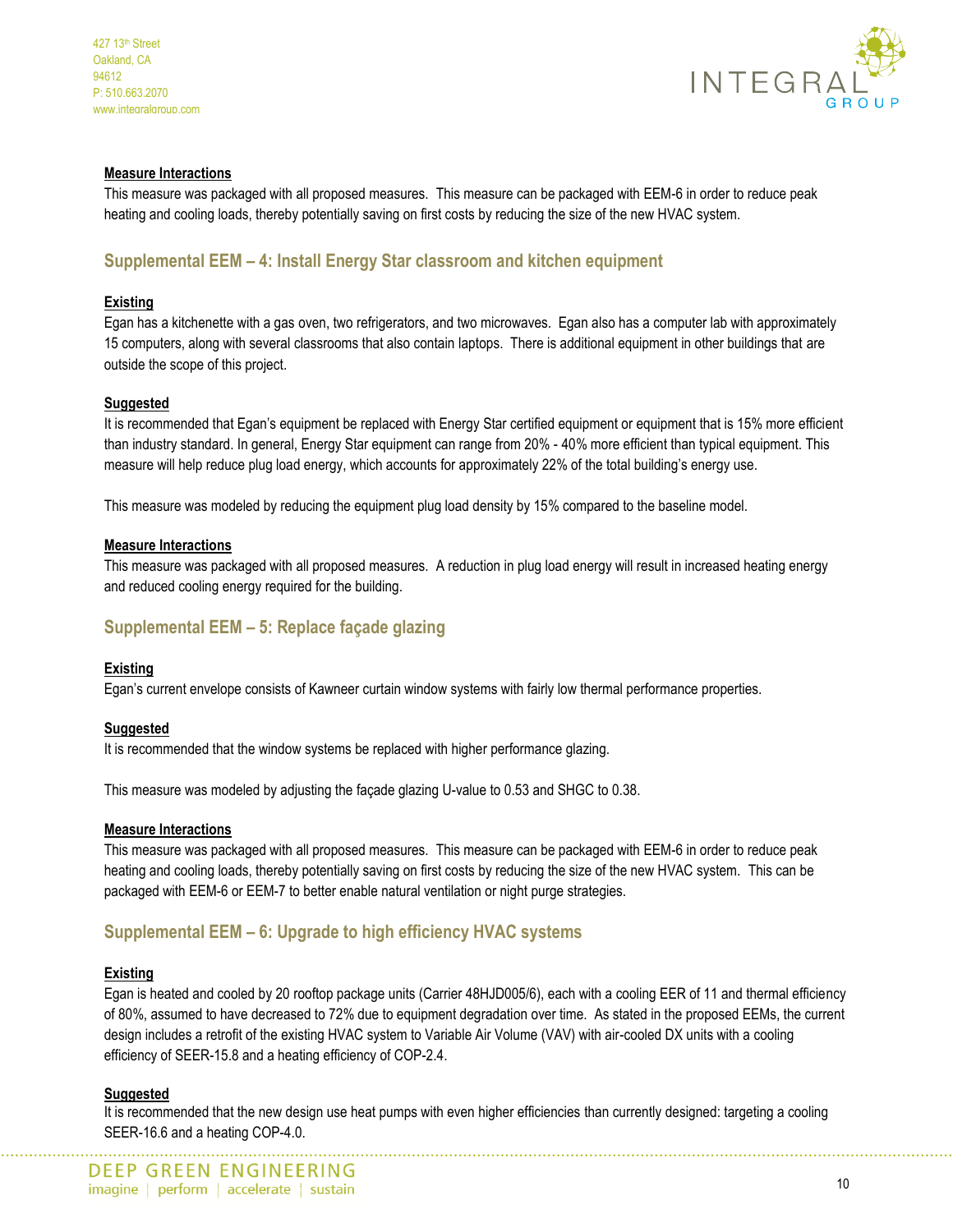



This measure was modeled by replacing the rooftop package units with heat pumps with a cooling efficiency of SEER-16.5 and a heating efficiency of COP-4, as per specification.

#### **Measure Interactions**

This measure was packaged with all proposed measures.

## **Supplemental EEM – 7: Introduce natural ventilation strategies**

#### **Existing**

Many rooms at Egan have operable windows. Cooling is provided by the rooftop package units (Carrier 48HJD005/6) with a cooling EER of 11.

#### **Suggested**

Occupants have comfort levels enhanced when given access to operable windows. To reduce energy use, fans should be turned "off" when operable windows are open and when mechanical heating and cooling are not required.

This measure was modeled by allowing operable windows to be opened when the outdoor temperature is between 69 and 75 deg F during occupied hours.

#### **Measure Interactions**

This measure was packaged with all proposed measures. This measure can be packaged with EEM-6 in order to reduce peak heating and cooling loads, thereby potentially saving on first costs by reducing the size of the new HVAC system.

## **Supplemental EEM – 8: Introduce night purge strategies**

#### **Existing**

Many rooms at Egan have operable windows. Cooling is provided by the rooftop package units (Carrier 48HJD005/6) with a cooling EER of 11.

#### **Suggested**

Since the climate has a diurnal swing, a 'night flush' strategy can be employed to bring in cool air overnight and reduce daytime cooling energy. This EEM can either be manually controlled at the windows using natural ventilation or controlled using the ventilation system to cycle on at night.

This measure was modeled by allowing operable windows to be opened when the outdoor temperature is between 69 and 75 deg F during unoccupied hours.

#### **Measure Interactions**

This measure was packaged with all proposed measures. This measure can be packaged with EEM-6 in order to reduce peak heating and cooling loads, thereby potentially saving on first costs by reducing the size of the new HVAC system.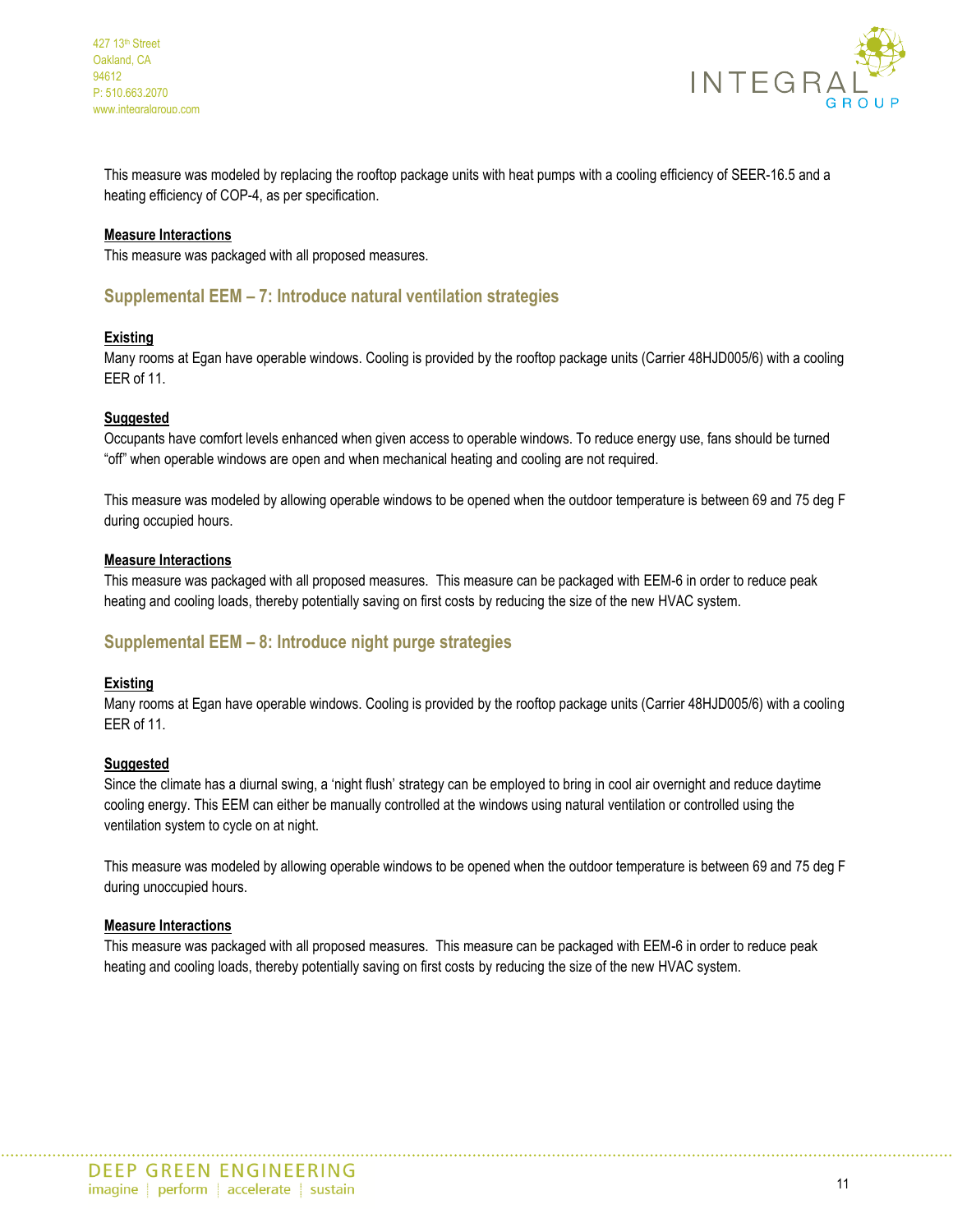

# **Next Steps**

- Hold design charrette with staff from Integral Group, PG&E, Resource Refocus, and Egan Middle School on January 20<sup>th</sup>, 2017
- Create energy model with recommended energy efficiency measure package, informed by the design charrette
- Cadmus performs energy monitoring to establish baseline energy performance
- Egan Middle School applies for Proposition 39 funding for measures that have an SIR  $\geq 1.05$
- Integral Group verifies installed energy efficiency measures
- PG&E provides measure buy-down money to Egan Middle School
- Cadmus performs post-installation energy monitoring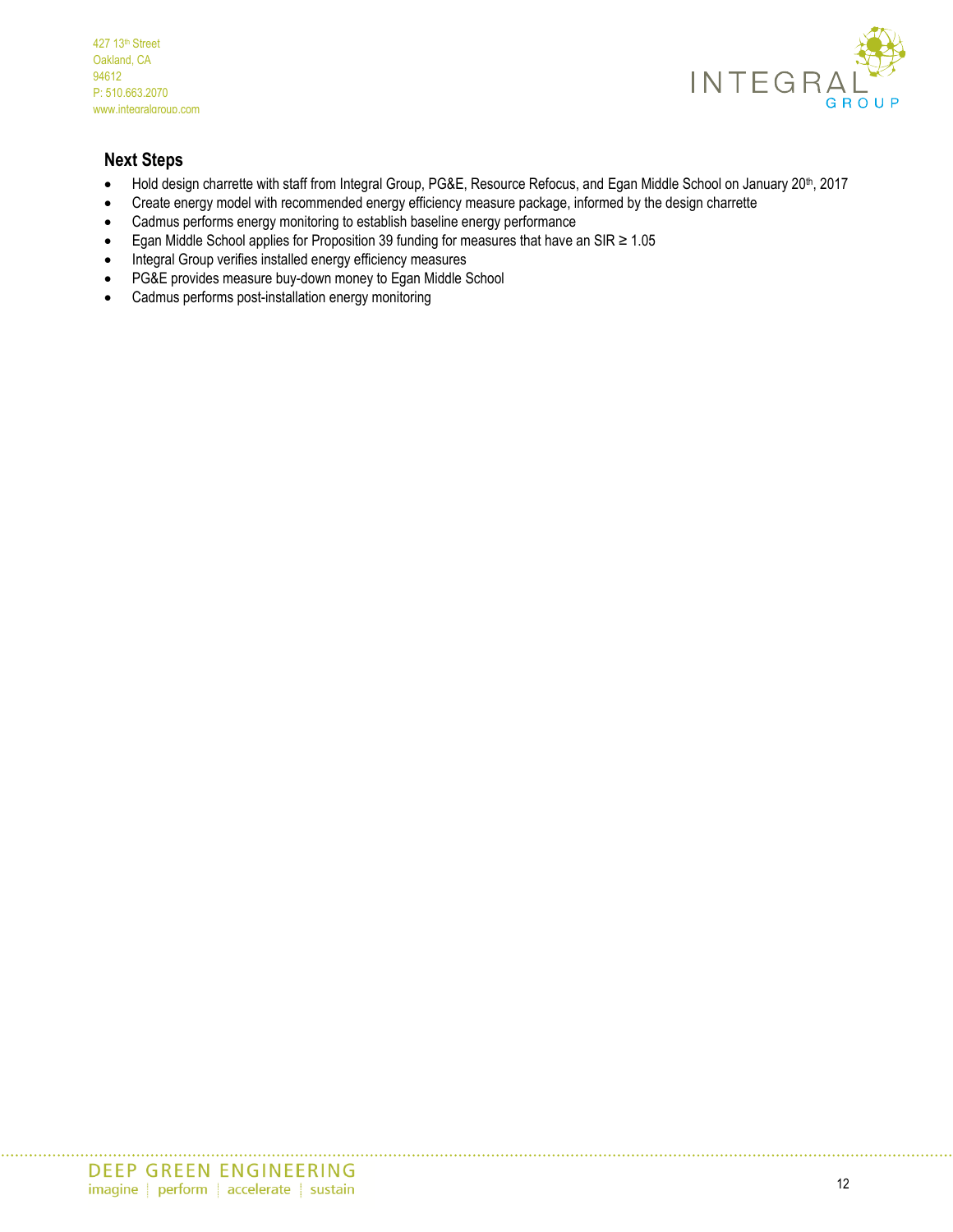

# **Appendix – Proposed Model Details**

# **Proposed EEM – 1a: Replace existing package air handler units with new HVAC systems**

| <b>Parameter</b>               | <b>Description or Value</b> |
|--------------------------------|-----------------------------|
| <b>HVAC System Description</b> | Heat Pumps                  |
| DX Cooling Efficiency          | <b>SEER-15.8</b>            |
| DX Heating Efficiency          | $COP-2.4$                   |

# **Proposed EEM – 1b: Reduce installed lighting power density with a full lighting retrofit**

| <b>Space Type</b> | <b>Lighting [W/SF]</b> |
|-------------------|------------------------|
| Classroom         | 0.96                   |
| Office - Enclosed | 0.80                   |
| Lobby             | 1.20                   |
| Lounge            | 0.88                   |
| Conference Room   | 1.12                   |
| Computer Room     | 0.96                   |
| Library           | 0.96                   |
| Corridor          | 0.48                   |
| Restroom          | 0.48                   |
| Kitchenette       | 0.88                   |
| Mechanical        | 0.56                   |
| Storage           | 0.48                   |
| Stairwell         | 0.48                   |
| Elevator          | 0.48                   |

# **Proposed EEM – 1c: Install daylighting controls**

| <b>Parameter</b>    | <b>Description or Value</b> |
|---------------------|-----------------------------|
| Daylighting Control | 45 fc                       |

# **Proposed EEM – 1d: Replace skylights**

| <b>Parameter</b>                      | <b>Description or Value</b> |
|---------------------------------------|-----------------------------|
| Skylight Assembly U-Value             | 0.53                        |
| <b>Skylight SHGC</b>                  | 0.38                        |
| <b>Skylight Visible Transmittance</b> | በ 2                         |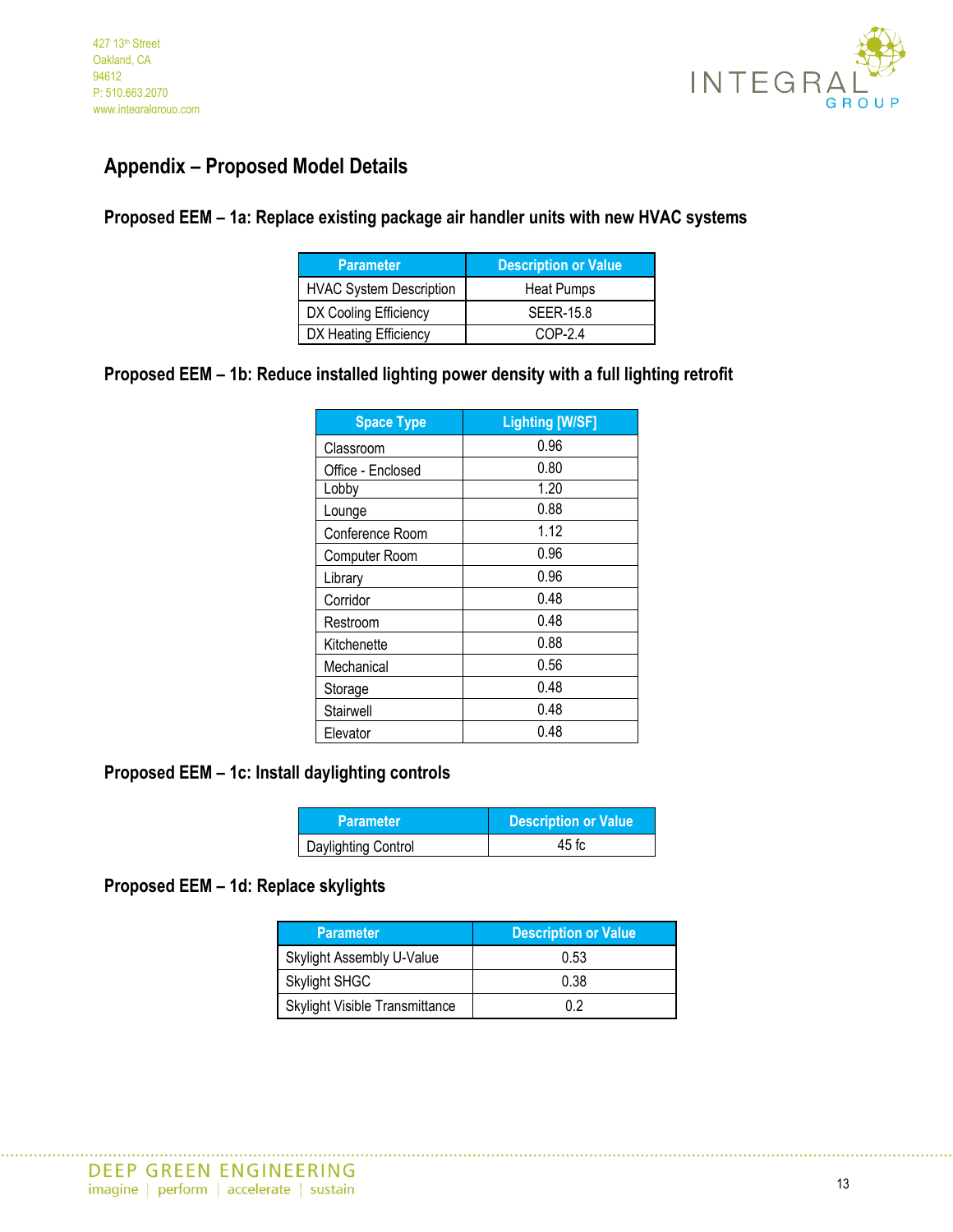

# **Supplemental EEM – 2: Reduce infiltration**

| <b>Parameter</b>  | <b>Description or Value</b> |  |  |
|-------------------|-----------------------------|--|--|
| Infiltration Rate | 0.15 cfm/sf facade          |  |  |

**Supplemental EEM – 3: Install ceiling fans for expanded thermal comfort**

| <b>Parameter</b>        | Description or Value |
|-------------------------|----------------------|
| <b>Cooling Setpoint</b> | 77 deg F             |

# **Supplemental EEM – 4: Install Energy Star classroom and kitchen equipment**

| <b>Space Type</b> | <b>Equipment Load Applied [W/SF]</b> |
|-------------------|--------------------------------------|
| Classroom         | 1.28                                 |
| Office - Enclosed | 0.68                                 |
| Lounge            | 0.68                                 |
| Computer Room     | 1.11                                 |
| Kitchenette       | 0.85                                 |

# **Supplemental EEM – 5: Replace façade glazing**

| <b>Parameter</b>                      | <b>Description or Value</b> |
|---------------------------------------|-----------------------------|
| Skylight Assembly U-Value             | 0.53                        |
| <b>Skylight SHGC</b>                  | 0.38                        |
| <b>Skylight Visible Transmittance</b> |                             |

# **Supplemental EEM – 6: Upgrade to high efficiency HVAC systems**

| <b>Parameter</b>               | <b>Description or Value</b> |
|--------------------------------|-----------------------------|
| <b>HVAC System Description</b> | Heat Pumps                  |
| DX Cooling Efficiency          | SEER-16.5                   |
| DX Heating Efficiency          | $COP-40$                    |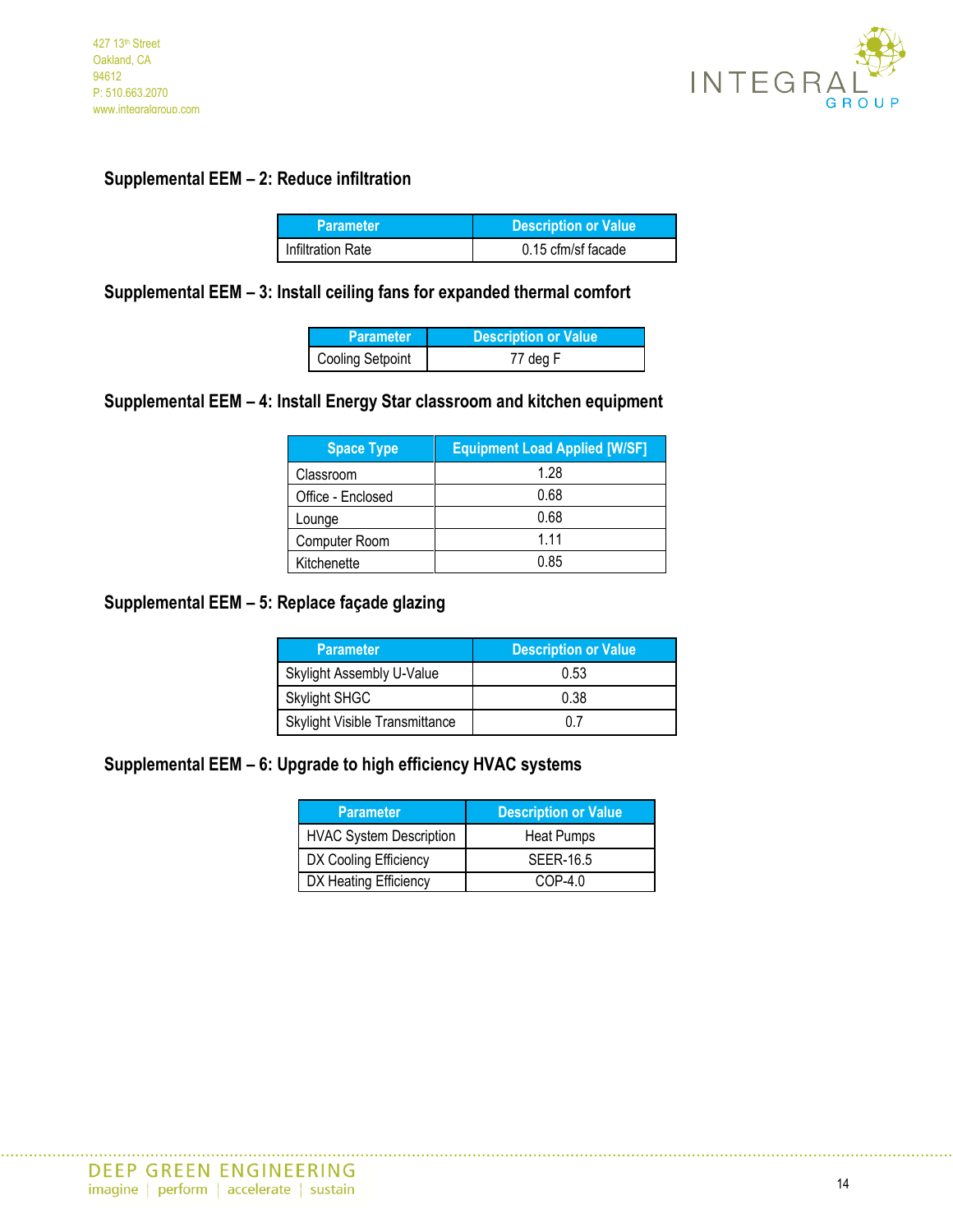

# **Supplemental EEM – 7: Introduce natural ventilation strategies**

| <b>Parameter</b>                                                   | <b>Description or Value</b> |
|--------------------------------------------------------------------|-----------------------------|
| Open Area                                                          | $86$ sf                     |
| Min Indoor Temperature                                             | 67 deg F                    |
| Max Indoor Temperature                                             | 75 deg F                    |
| Max Allowable Difference Between<br>Indoor and Outdoor Temperature | 9 deg F                     |
| Min Outdoor Temperature                                            | 65 deg F                    |
| Max Outdoor Temperature                                            | 77 deg F                    |
| Max Wind Speed                                                     | 40 m/s                      |
| <b>Availability Schedule</b>                                       | 5PM - 8AM                   |

# **Supplemental EEM – 8: Introduce night purge strategies**

| <b>Parameter</b>                                                   | <b>Description or Value</b> |
|--------------------------------------------------------------------|-----------------------------|
| Open Area                                                          | 86 sf                       |
| Min Indoor Temperature                                             | 67 deg F                    |
| Max Indoor Temperature                                             | 75 deg F                    |
| Max Allowable Difference Between<br>Indoor and Outdoor Temperature | 9 deg F                     |
| Min Outdoor Temperature                                            | 65 deg F                    |
| Max Outdoor Temperature                                            | 77 deg F                    |
| Max Wind Speed                                                     | $40 \text{ m/s}$            |
| <b>Availability Schedule</b>                                       | $8AM - 5PM$                 |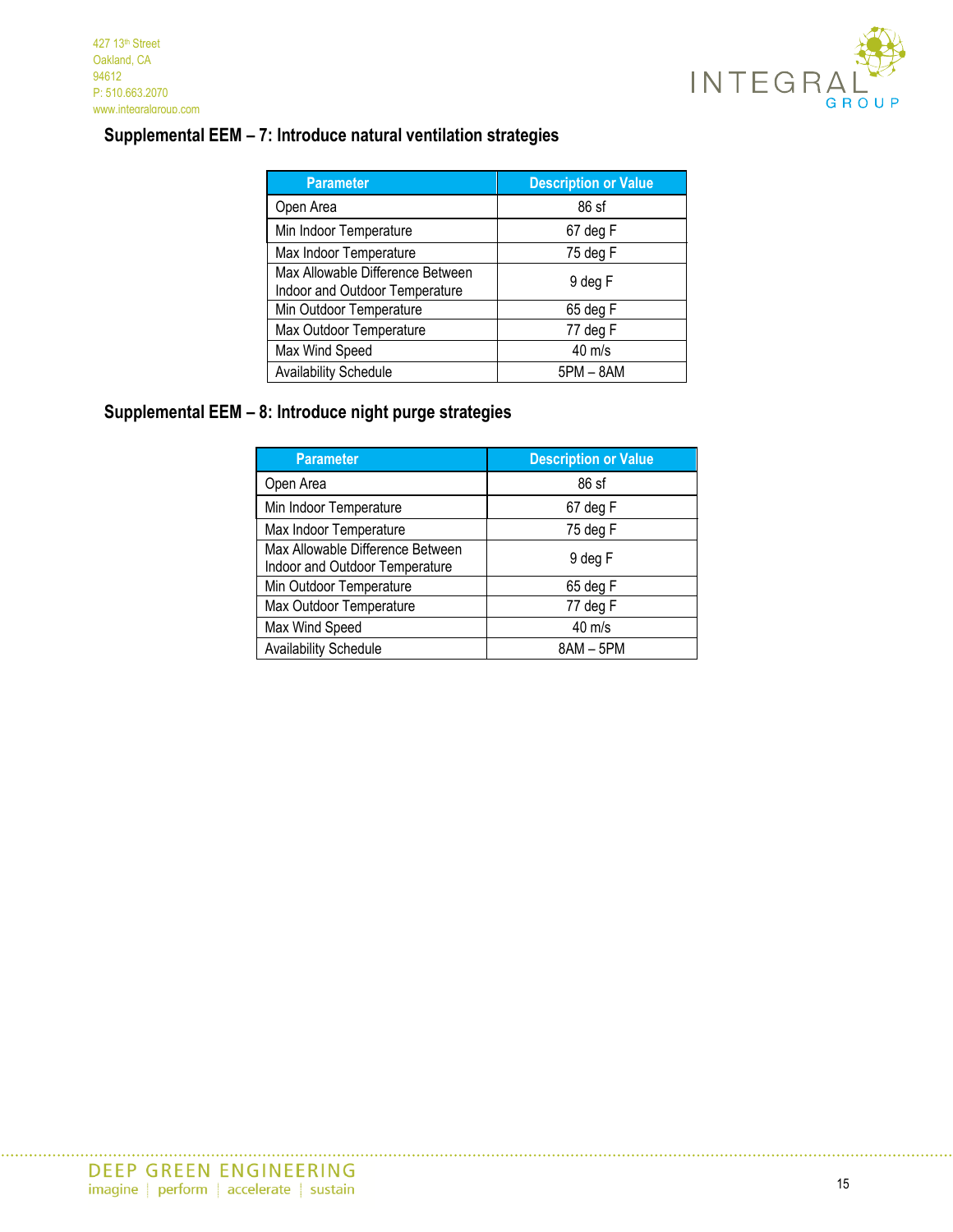# Egan Middle School EEM Package Results and Bid Comparison



By: Jared Landsman, Integral Group Date: 3/7/2018

This memo contains the final energy and cost results for the EEM package selected for Egan Middle School recommended on January 31st, 2017. This memo also contains a comparison of the bid package and the final proposed package. The final proposed package includes the following:

- Base renovation
	- o #1a: Replacement of existing package air handler units with new heat pump system
	- o #1b: Full lighting retrofit
	- o #1c: Installation of daylighting controls
	- o #1d: Replacement of skylights
- Additional measures
	- $\circ$  #2: Infiltration reduction
	- o #3: Installation of ceiling fans for expanded thermal comfort
	- $\circ$  #6: Upgrade to high efficiency heat pumps

The predicted annual energy consumption and energy cost for the current building are detailed below.

|                 |                | <b>Site Energy Results</b> |                 |                    |                     |  |  |
|-----------------|----------------|----------------------------|-----------------|--------------------|---------------------|--|--|
|                 | Peak<br>Demand | <b>Electricity Use</b>     | Natural Gas Use | Site Energy<br>Use | Annual Energy Cost* |  |  |
|                 | (kW)           | (kWh/yr)                   | (therms/yr)     | (kBtu/yr)          |                     |  |  |
| <b>Baseline</b> | 133            | 183,752                    | 2,626           | 889,612            | \$29,800            |  |  |

\*Assumes \$0.15/kWh and \$0.86/therm

#### The site and source energy savings for the final EEM package are detailed below.

|      | <b>ZNE Measure</b>                                  |                         | <b>Site Energy Results</b> |                        |                                  |                            |           |
|------|-----------------------------------------------------|-------------------------|----------------------------|------------------------|----------------------------------|----------------------------|-----------|
| EEM# |                                                     | <b>EUI</b>              | Peak<br>Demand<br>Savings  | Electricity<br>Savings | <b>Natural</b><br>Gas<br>Savings | Total<br>Energy<br>Savings |           |
|      |                                                     |                         | (kBtu/sf)                  | (kW)                   | (kWh/yr)                         | (therms/yr)                | (kBtu/yr) |
|      | Proposed EEMs 1a,<br>1b, 1c, $8$ 1d + EEMs<br>28386 | <b>Proposed Package</b> | 18.6                       | 49                     | 66.400                           | 1.700                      | 396,600   |

|                                                     | <b>ZNE Measure</b>      | Source Energy Results     |                        |                               |                            |  |
|-----------------------------------------------------|-------------------------|---------------------------|------------------------|-------------------------------|----------------------------|--|
| EEM#                                                |                         | Peak<br>Demand<br>Savings | Electricity<br>Savings | <b>Natural Gas</b><br>Savings | Total<br>Energy<br>Savings |  |
|                                                     |                         | (kW)                      | (kWh/yr)               | (therms/yr)                   | (kBtu/yr)                  |  |
| Proposed EEMs 1a,<br>1b, 1c, $8$ 1d + EEMs<br>28386 | <b>Proposed Package</b> | 153                       | 209.200                | 1.900                         | 903.800                    |  |

The site and source energy use intensity (EUI) can be seen below for both the existing building and the final proposed package. In addition, the solar generation EUI is presented with 66% roof coverage.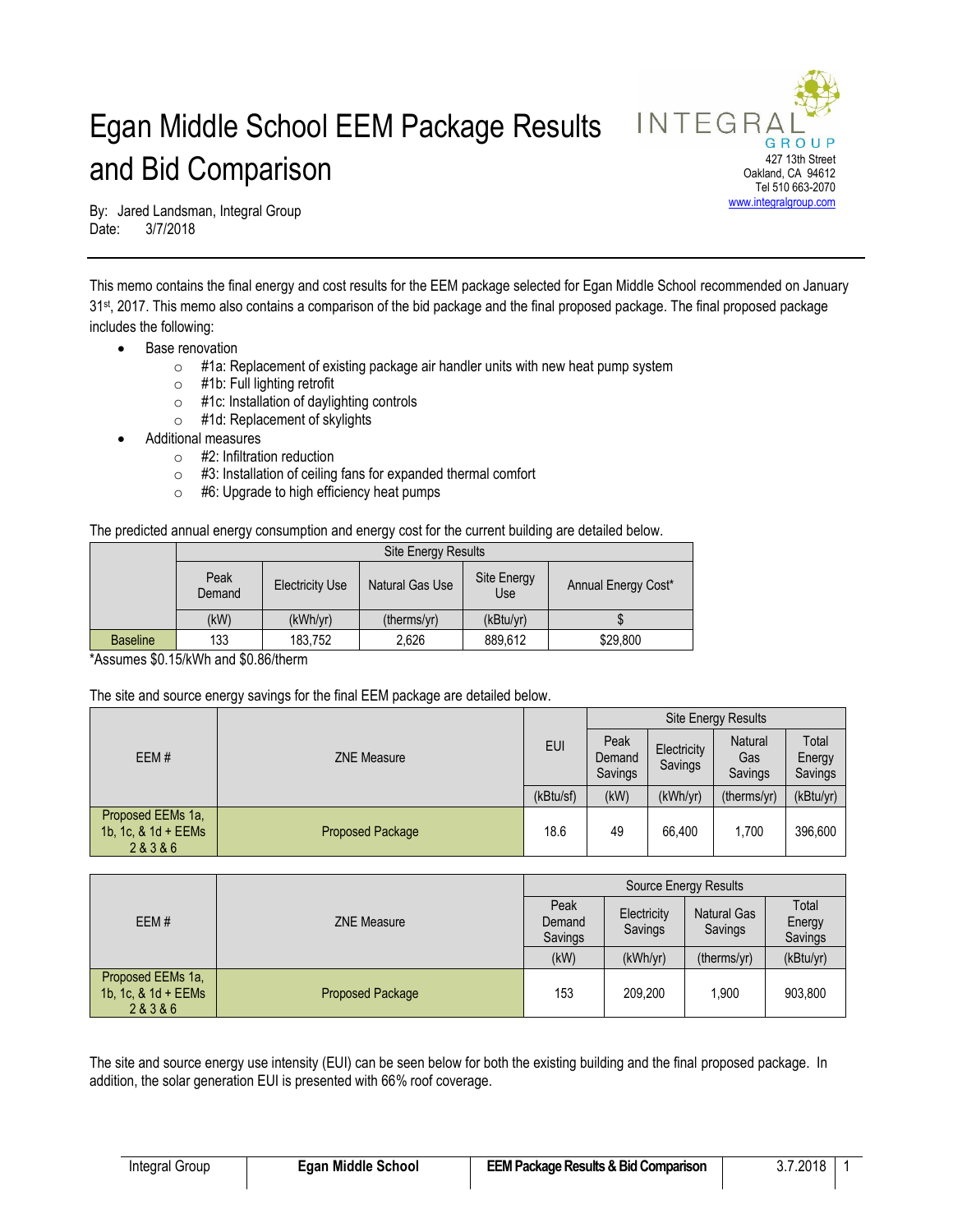

The energy cost savings, measure cost, & estimated SIR are presented for each individual measure, in addition to the complete proposed package.

| EEM#                                                           | <b>ZNE Measure</b>                                                                                                                               | Energy<br>Cost<br>Savings* | Measure<br>Cost | Simple<br>Payback | <b>SIR</b> |
|----------------------------------------------------------------|--------------------------------------------------------------------------------------------------------------------------------------------------|----------------------------|-----------------|-------------------|------------|
|                                                                |                                                                                                                                                  |                            |                 |                   |            |
| <b>Proposed EEMs</b><br>1a, 1b, 1c, & 1d                       | Replace existing package air handler units with new heat pump system,<br>full lighting retrofit, install daylighting controls, replace skylights | \$8.700                    | \$221.080       | 25                | 0.59       |
| EEM <sub>2</sub>                                               | Reduce infiltration                                                                                                                              | \$700                      | \$19,085        | 27                | 0.55       |
| EEM <sub>3</sub>                                               | Install ceiling fans for expanded thermal comfort                                                                                                | \$1,100                    | \$26,718        | 24                | 0.61       |
| EEM <sub>6</sub>                                               | Upgrade to high efficiency heat pumps                                                                                                            | \$900                      | \$5,901         | 7                 | 2.18       |
| <b>Proposed EEMs</b><br>1a, 1b, 1c, $& 1d +$<br>EEMs 2 & 3 & 6 | <b>Proposed Package</b>                                                                                                                          | \$11.400                   | \$272.784       | 24                | 0.62       |

\*Assumes \$0.15/kWh and \$0.86/therm

Different PV size options are detailed below. With the final EEM package, the building could achieve source ZNE with 66% roof coverage.

| Option          | Roof cover | <b>PV Size</b> | Site Energy<br>Savings | Source<br>Energy<br>Savings | Energy<br>Cost<br>Savings | <b>PV Cost</b> |
|-----------------|------------|----------------|------------------------|-----------------------------|---------------------------|----------------|
|                 | $(\%)$     | (kW)           | (kBtu/sf-yr)           | (kBtu/sf-yr)                | (\$/yr)                   | $($ \$)        |
| Large           | 80         | 110            | 19.6                   | 61.8                        | \$23,000                  | \$439,000      |
| Medium          | 75         | 103            | 18.4                   | 57.9                        | \$21,600                  | \$411,000      |
| Small           | 70         | 96             | 17.2                   | 54.1                        | \$20,200                  | \$384,000      |
| <b>Smallest</b> | 66         | 90             | 16.2                   | 51.0                        | \$19,000                  | \$362,000      |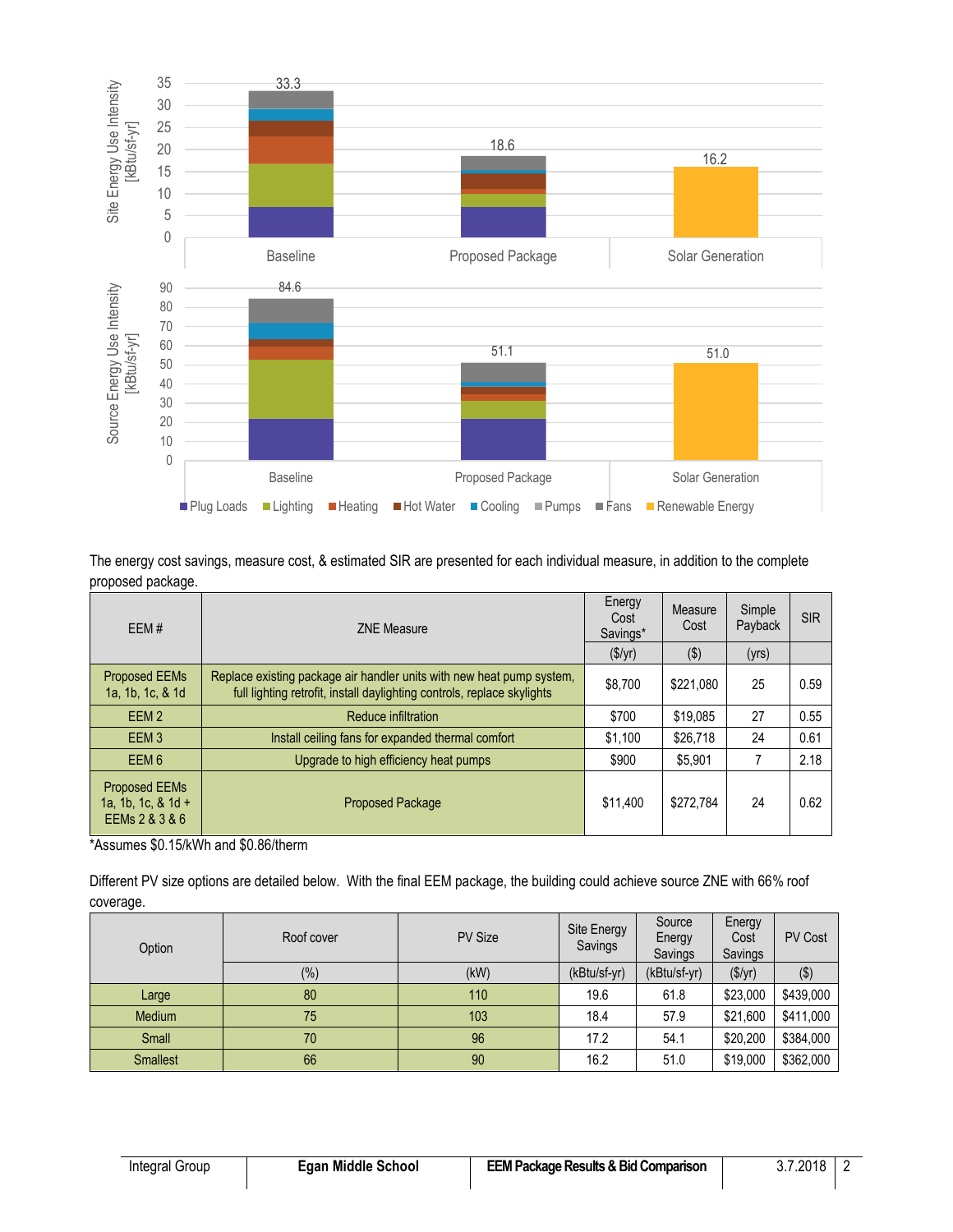The final bid package does not describe the contents of the base bid, but it describes 5 "additive alternatives". Below each description is Integral Group's response.

- Alternative #1: "Add 2 ceiling fans to each second floor classroom. Omit the diagonally opposite fans shown on the electrical plans. If taken this alternate shall supersede alternate 2"
	- $\circ$  Integral Group response: This corresponds to the proposed measure #3
- Alternative #2: "Add 4 ceiling fans to each second floor classroom as indicated on the electrical drawings. If taken this alternate shall supersede alternate 1"
	- o Integral Group response: This corresponds to the proposed measure #3
- Alternative #3: "Upgrade the rooftop mechanical units per the equipment schedule on sheet M0.01."
	- $\circ$  Integral Group response: This corresponds to the proposed measure #6. The proposed measure was an upgrade to a higher efficiency heat pump from the heat pumps listed in the base renovation (from cooling SEER-15.8 to SEER 16.6 and from heating COP-2.4 to COP-4.0). Sheet M0.01 has package heat pumps with the ORIGINAL efficiencies, therefore not upgraded to high efficiency.
- Alternative #4: "Install recessed downlights C, C1 and C2 in gypsum board ceiling, including cutting, patching and painting of ceiling. C, C1, C2 and H recessed downlights in suspended acoustical ceiling shall be in base bid."
	- o Integral Group response: This does not correspond to any of the proposed measures.
- Alternative #5: "Re-sealing of storefront windows"
	- Integral Group response: This corresponds to the proposed measure #2. However, the proposed measure also included using Aeroseal (or equivalent product) to reduce infiltration through the entire wall assembly, not just the window frames.

The site and source energy savings are detailed below for the final proposed package and for the bid package.

|                                                       |                         |            | <b>Site Energy Results</b> |                           |                            |  |
|-------------------------------------------------------|-------------------------|------------|----------------------------|---------------------------|----------------------------|--|
| EEM#                                                  | Package                 | <b>EUI</b> | Electricity<br>Savings     | Natural<br>Gas<br>Savings | Total<br>Energy<br>Savings |  |
|                                                       |                         | (kBtu/sf)  | (kWh/yr)                   | (therms/yr)               | (kBtu/yr)                  |  |
| Proposed EEMs 1a,<br>1b, 1c, & 1d + EEMs 2<br>& 3 & 6 | <b>Proposed Package</b> | 18.6       | 66.400                     | 1,700                     | 396,600                    |  |
| Proposed EEMs 1a,<br>1b, 1c, & 1d + EEM 3             | <b>Bid Package</b>      | 19.8       | 57,000                     | 1.700                     | 361,200                    |  |

|                                                    |                         |            | Source Energy Results  |                           |                            |  |
|----------------------------------------------------|-------------------------|------------|------------------------|---------------------------|----------------------------|--|
| EEM#                                               | <b>ZNE Measure</b>      | <b>EUI</b> | Electricity<br>Savings | Natural<br>Gas<br>Savings | Total<br>Energy<br>Savings |  |
|                                                    |                         | (kBtu/sf)  | (kWh/yr)               | (therms/yr)               | (kBtu/yr)                  |  |
| Proposed EEMs 1a,<br>1b, 1c, & 1d + EEMs 2<br>8386 | <b>Proposed Package</b> | 51.1       | 209.000                | 1.800                     | 895,200                    |  |
| Proposed EEMs 1a.<br>1b, 1c, $8$ 1d + EEM 3        | <b>Bid Package</b>      | 54.9       | 179.000                | 1.800                     | 793,700                    |  |

The site and source energy use intensity (EUI) can be seen below for both the final proposed package and the bid package. In addition, the solar generation EUI is presented with 66% roof coverage. The graphs below suggest that Egan Middle School will be neither site nor source Zero Net Energy with the bid package.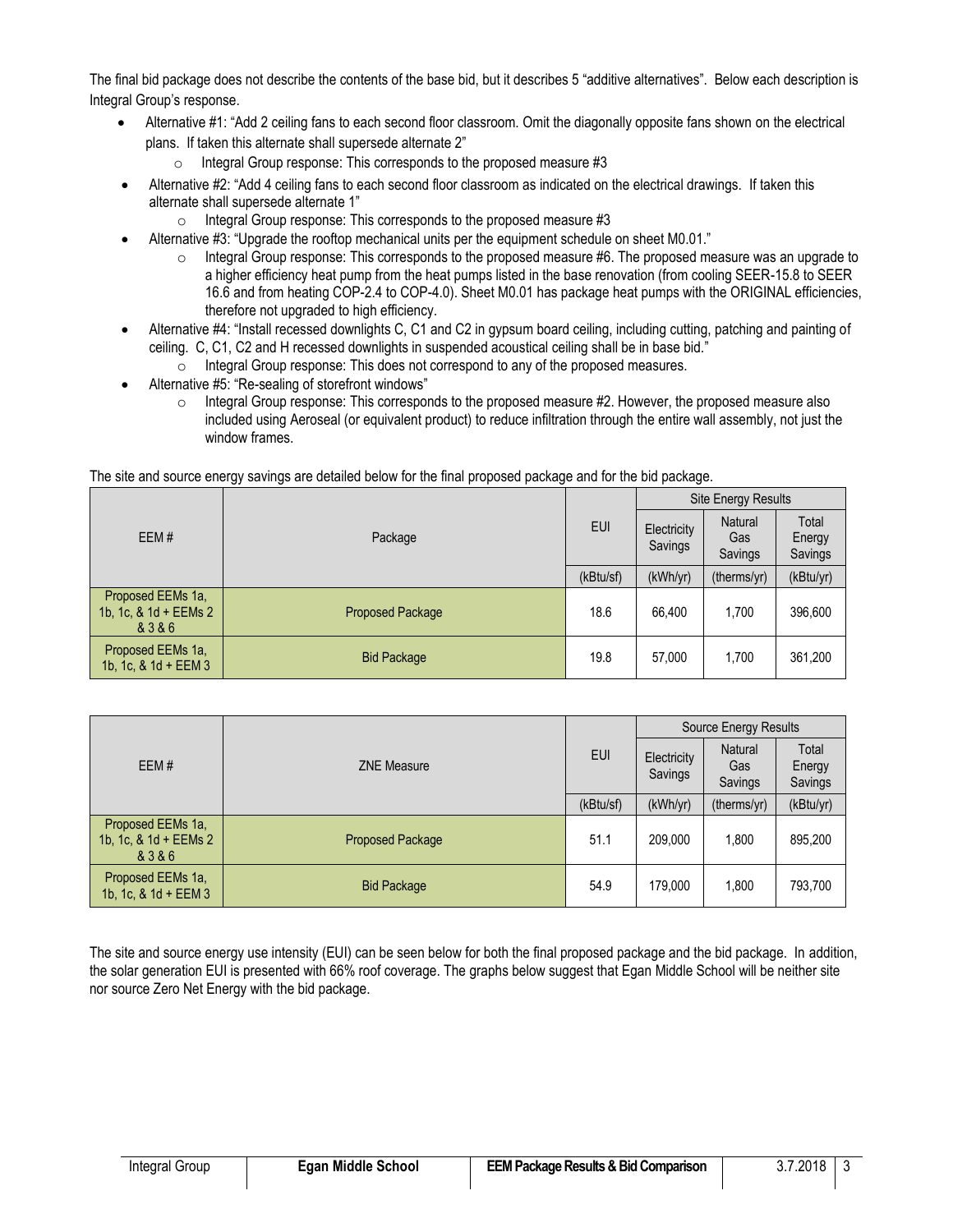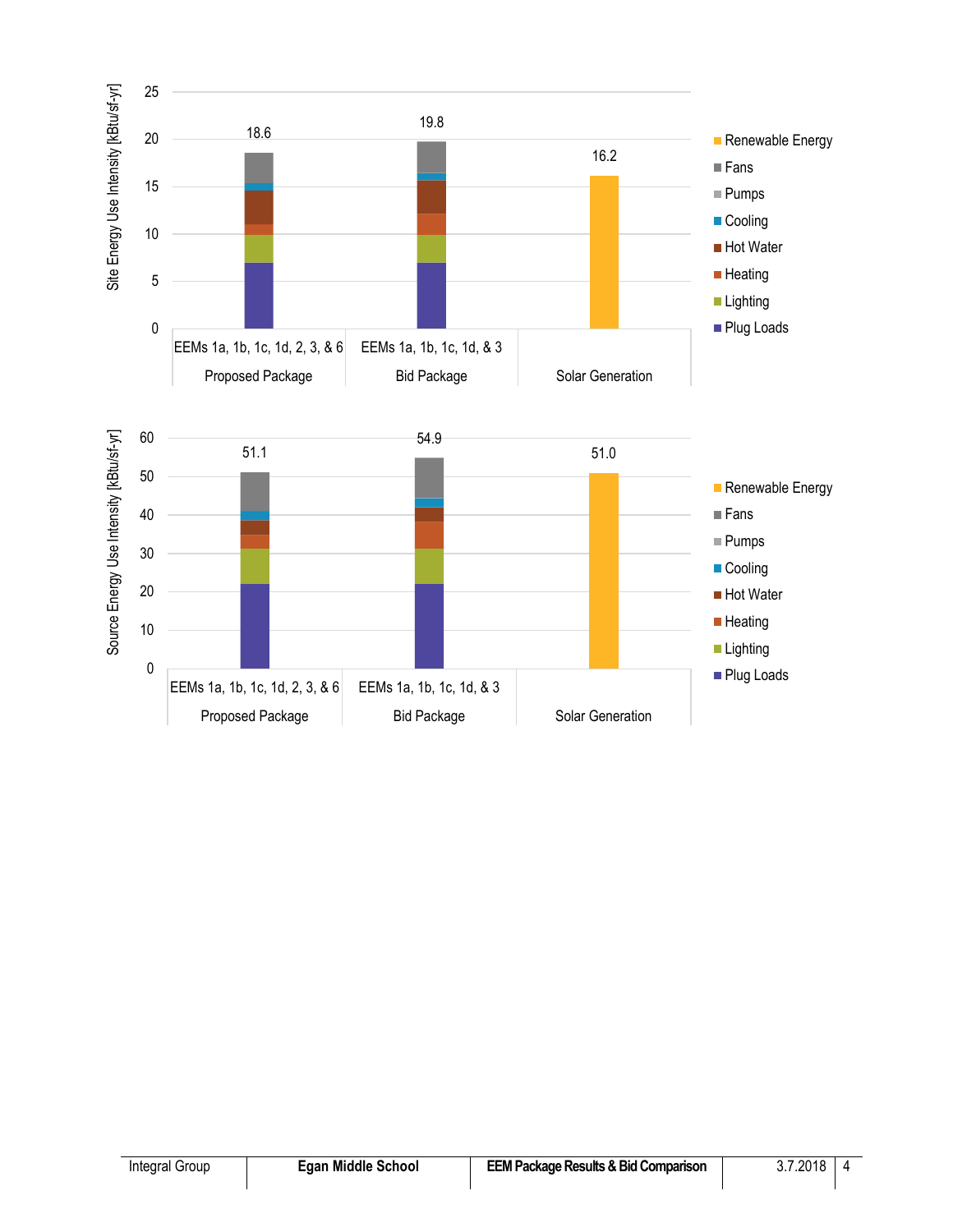# Egan Middle School Final Package Results



By: Jared Landsman, Integral Group Date: 11/6/2018

This memo contains the final energy and cost results for the package that was constructed at Egan Middle School. This memo also contains a comparison of the proposed package, bid package and constructed package. The constructed package includes the following energy efficiency measures:

- #1a: Replacement of existing package air handler units with new heat pump system
- #1b: Full lighting retrofit
- #1c: Installation of daylighting controls

#1d: Replacement of skylights

The constructed package excludes the following EEMs which were proposed during design:

- #2: Infiltration reduction
- #3: Installation of ceiling fans for expanded thermal comfort
- #6: Upgrade to high efficiency heat pumps

The predicted annual energy consumption and energy cost for the pre-renovation building are detailed below.

|                 |                | <b>Site Energy Results</b> |                 |                    |                     |  |  |
|-----------------|----------------|----------------------------|-----------------|--------------------|---------------------|--|--|
|                 | Peak<br>Demand | <b>Electricity Use</b>     | Natural Gas Use | Site Energy<br>Use | Annual Energy Cost* |  |  |
|                 | (kW)           | (kWh/yr)                   | (therms/yr)     | (kBtu/yr)          |                     |  |  |
| <b>Baseline</b> | 133            | 183,752                    | 2,626           | 889.612            | \$29,800            |  |  |

\*Assumes \$0.15/kWh and \$0.86/therm

The site and source energy savings are detailed below for the final proposed package and for the bid package.

| EEM#                                               | Package                    | <b>EUI</b> | <b>Site Energy Results</b> |                               |                                |                 |
|----------------------------------------------------|----------------------------|------------|----------------------------|-------------------------------|--------------------------------|-----------------|
|                                                    |                            |            | Electricity<br>Savings     | <b>Natural Gas</b><br>Savings | <b>Total Energy</b><br>Savings | Cost<br>Savings |
|                                                    |                            | (kBtu/sf)  | (kWh/yr)                   | (therms/yr)                   | (kBtu/yr)                      | (\$/yr)         |
| <b>Baseline</b>                                    | Pre-Renovation             | 33.3       |                            |                               |                                |                 |
| Proposed EEMs 1a, 1b, 1c, & 1d + EEMs 2<br>& 3 & 6 | <b>Proposed Package</b>    | 18.6       | 66.400                     | 1.700                         | 396.600                        | \$11,400        |
| Proposed EEMs 1a, 1b, 1c, & 1d + EEM 3             | <b>Bid Package</b>         | 19.8       | 57,000                     | 1.700                         | 361,200                        | \$10.000        |
| Proposed EEMs 1a, 1b, 1c, & 1d                     | <b>Constructed Package</b> | 19.8       | 56.500                     | 1.700                         | 360,000                        | \$9,900         |

| EEM#                                               |                            | <b>EUI</b> | Source Energy Results  |                               |                                |  |
|----------------------------------------------------|----------------------------|------------|------------------------|-------------------------------|--------------------------------|--|
|                                                    | <b>ZNE Measure</b>         |            | Electricity<br>Savings | <b>Natural Gas</b><br>Savings | <b>Total Energy</b><br>Savings |  |
|                                                    |                            | (kBtu/sf)  | (kWh/yr)               | (therms/yr)                   | (kBtu/yr)                      |  |
| <b>Baseline</b>                                    | Pre-Renovation             | 84.6       |                        |                               |                                |  |
| Proposed EEMs 1a, 1b, 1c, & 1d + EEMs 2<br>& 3 & 6 | <b>Proposed Package</b>    | 51.1       | 209.000                | 1.800                         | 895.200                        |  |
| Proposed EEMs 1a, 1b, 1c, $& 1d + EEM 3$           | <b>Bid Package</b>         | 54.9       | 179.300                | 1.800                         | 793,700                        |  |
| Proposed EEMs 1a, 1b, 1c, & 1d                     | <b>Constructed Package</b> | 55.1       | 178.100                | 1.800                         | 789.800                        |  |